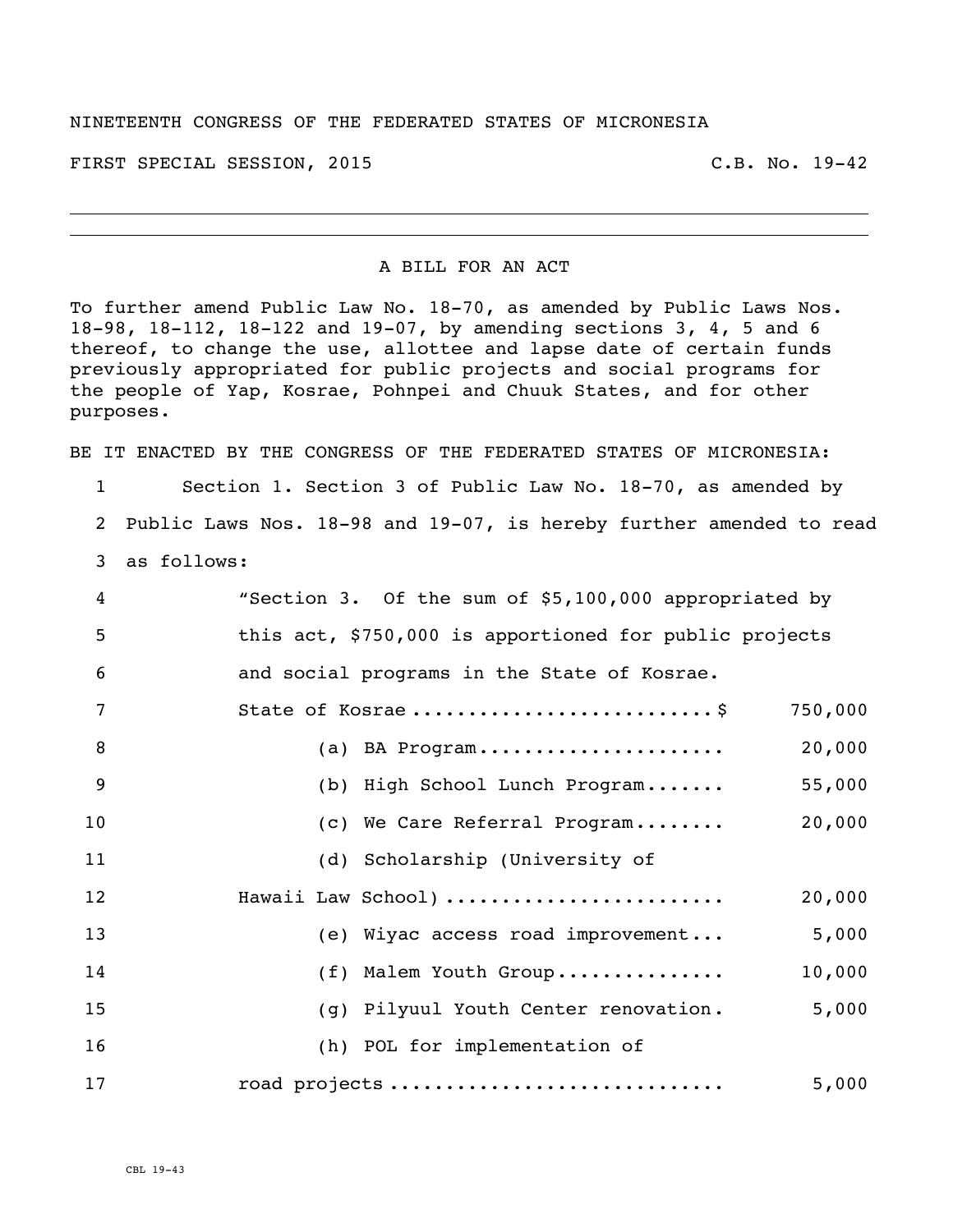| $\mathbf{1}$   | (i) Kosrae High School dining               |        |
|----------------|---------------------------------------------|--------|
| $\overline{2}$ | area renovation \$                          | 30,000 |
| 3              | (j) Kosrae Micro Finance subsidy            | 10,000 |
| 4              | (k) Tafweyat farm road                      | 10,000 |
| 5              | (1) Kosrae Outreach and Advocacy Program    | 40,000 |
| 6              | (m) Purchase of senior citizens bus and     |        |
| 7              | associated cost (spare tires, freight, POL, |        |
| 8              | spare parts and maintenance)                | 60,000 |
| 9              | (n) Vehicle purchase for youth              |        |
| 10             | group in Malem                              | 5,000  |
| 11             | (o) Lelu Town Government subsidy            | 20,000 |
| 12             | (p) Malem Municipal Government subsidy      | 10,000 |
| 13             | (q) Utwe Municipal Government subsidy       | 10,000 |
| 14             | (r) Tafunsak Municipal Government subsidy   | 10,000 |
| 15             | (s) Lelu Municipal Government subsidy       | 10,000 |
| 16             | (t) COM-FSM students outstanding debts      | 30,000 |
| 17             | (u) Xavier High School (tuition             |        |
| 18             | costs for Kosraean Students)                | 10,000 |
| 19             | (v) Mediation Program                       | 10,000 |
| 20             | (w) Kosrae Junior Tennis                    | 10,000 |
| 21             | $(x)$ Contractual services [for             |        |
| 22             | security guards] $\ldots$ [10,000]          | 5,000  |
| 23             | (y) Kosrae health services/programs:        |        |
| 24             | (i) Pharmaceuticals                         | 10,000 |
| 25             | (ii) Dental equipment maintenance           | 10,000 |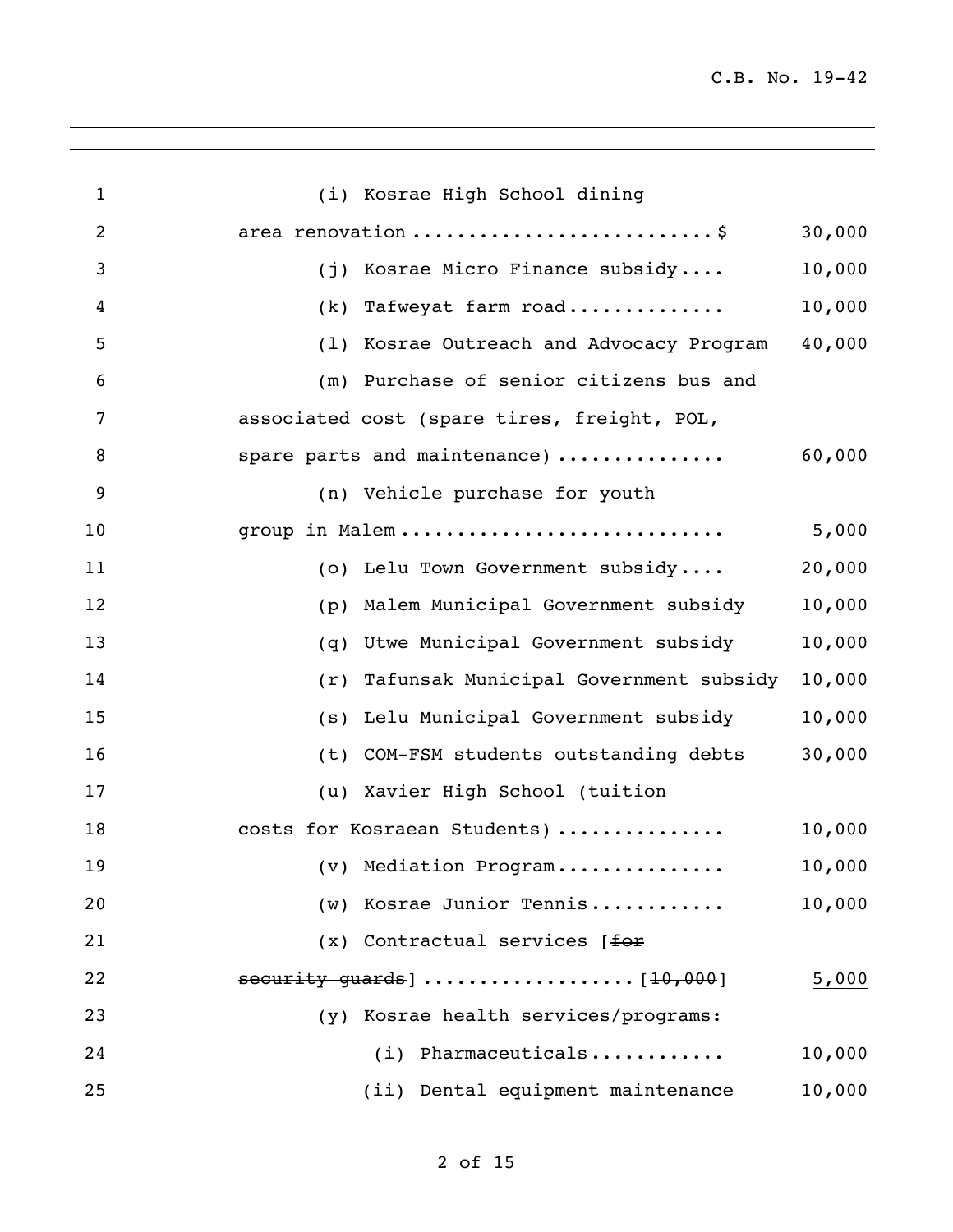| $\mathbf{1}$   | (iii) Primary health care\$           | 5,000  |
|----------------|---------------------------------------|--------|
| $\overline{2}$ | (z) Students' financial assistance:   |        |
| 3              | (i) University of Guam                | $-0-$  |
| 4              | (ii) University of Hawaii at          |        |
| 5              | Hilo campus                           | $-0-$  |
| 6              | (iii) University of Hawaii            |        |
| 7              | at Manoa campus                       | $-0-$  |
| 8              | (aa) Youths activities/programs       | 10,000 |
| 9              | (ab) Department of Resources and      |        |
| 10             | Economic Affairs                      |        |
| 11             | $(i)$ Survey and mapping              | 40,000 |
| 12             | $(i)$ Access road/drainage            | 20,000 |
| 13             | (ac) Malem farm road                  | 20,000 |
| 14             | (ad) Utwe-Walung circumferential road | 30,000 |
| 15             | (ae) Finfokoa Malem water extension   | 35,000 |
| 16             | (af) Kosrae Port Authority subsidy    | 30,000 |
| 17             | (ag) Kosrae Benevolent Association    | 5,000  |
| 18             | (ah) Finsrem, Utawa access road       | 5,000  |
| 19             | (ai) Grants and subsidies for Kosrae  |        |
| 20             | (i) Private sector development.       | 25,000 |
| 21             | (aj) Scholarship - COM-FSM Trial      |        |
| 22             | Counselor Program                     | 10,000 |
| 23             | (ak) Kosrae High School - Vocational  |        |
| 24             | Education Program                     | 10,000 |
| 25             | (al) Tafunsak/Walung water system     |        |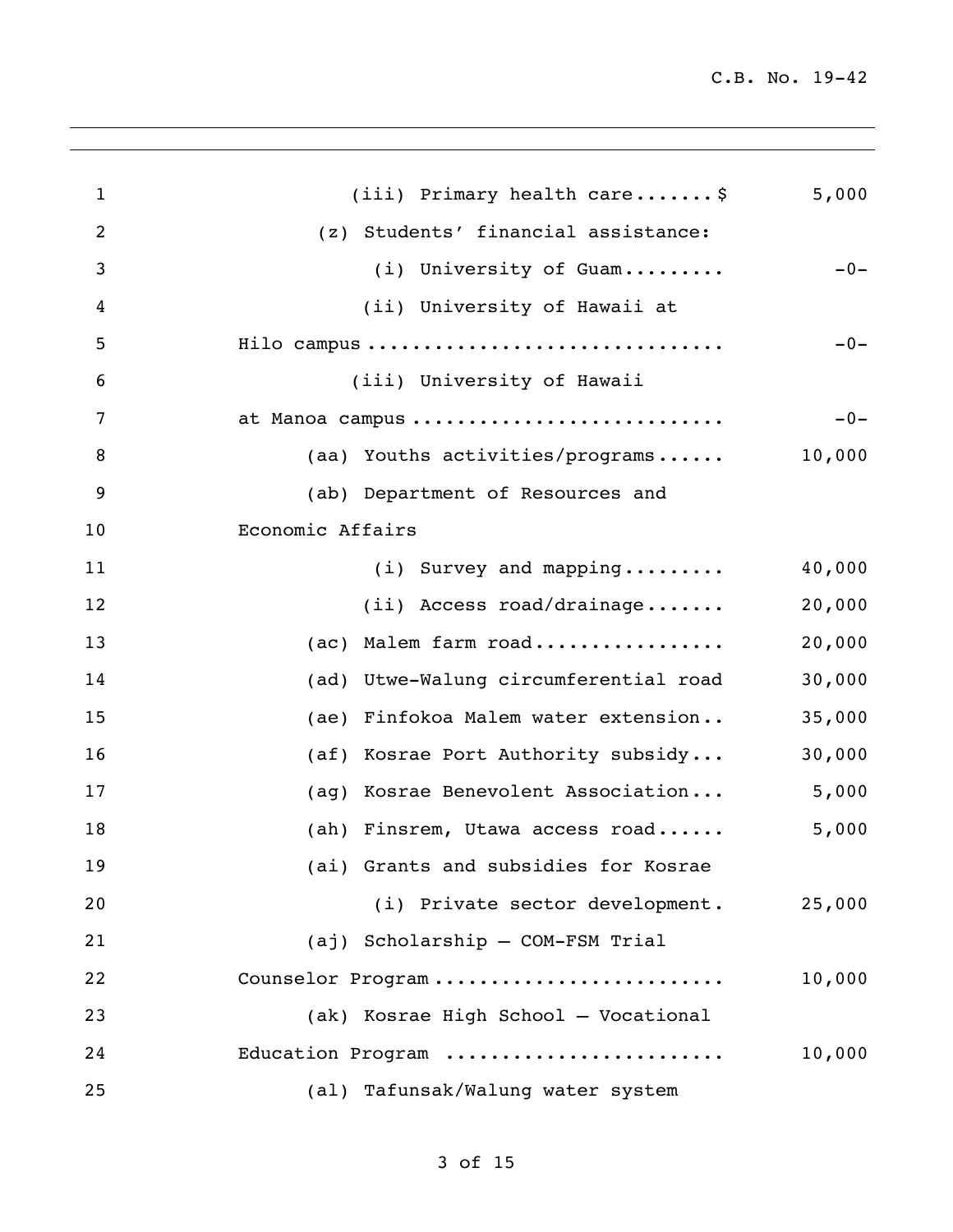| $\mathbf{1}$ | extension & improvement \$                                          | 10,000    |
|--------------|---------------------------------------------------------------------|-----------|
| 2            | (am) Malem Youth sport equipment                                    | 5,000     |
| 3            | (an) Utwa/Walung Marine Park                                        | 15,000    |
| 4            | (ao) Dialysis treatment subsidy                                     | 15,000    |
| 5            | (ap) Kosrae State Scholarship Board outreach                        |           |
| 6            | initiatives                                                         | 15,000    |
| 7            | (aq) Kosrae State subsidy                                           | 5,000"    |
| 8            | Section 2. Section 4 of Public Law No. 18-70, as amended by         |           |
| 9            | Public Laws Nos. 18-98, 18-112, 18-122 and 19-07, is hereby further |           |
| 10           | amended to read as follows:                                         |           |
| 11           | "Section 4. Of the sum of \$5,100,000 appropriated by               |           |
| 12           | this act, \$1,450,000 is apportioned for public projects            |           |
| 13           | and social programs in the State of Pohnpei.                        |           |
| 14           | State of Pohnpei\$                                                  | 1,450,000 |
| 15           | $(1)$ At-Large                                                      | 400,000   |
| 16           | (a) Hosting of Micro Games                                          | 174,965   |
| 17           | (b) Nanmand, Salapwuk road improvement                              | 40,035    |
| 18           | (c) Eirike road pave overlay                                        | 30,000    |
| 19           | (d) U Road improvement                                              | 30,000    |
| 20           | (e) Madolenihmw road improvement                                    | 30,000    |
| 21           | (f) Kolonia road improvement                                        | 20,000    |
| 22           | (g) Road equipment & purchase                                       | 60,000    |
| 23           | (h) Outer Islands water                                             |           |
| 24           | catchment improvement                                               | 15,000    |
| 25           | (2) Election District No. 1                                         | 350,000   |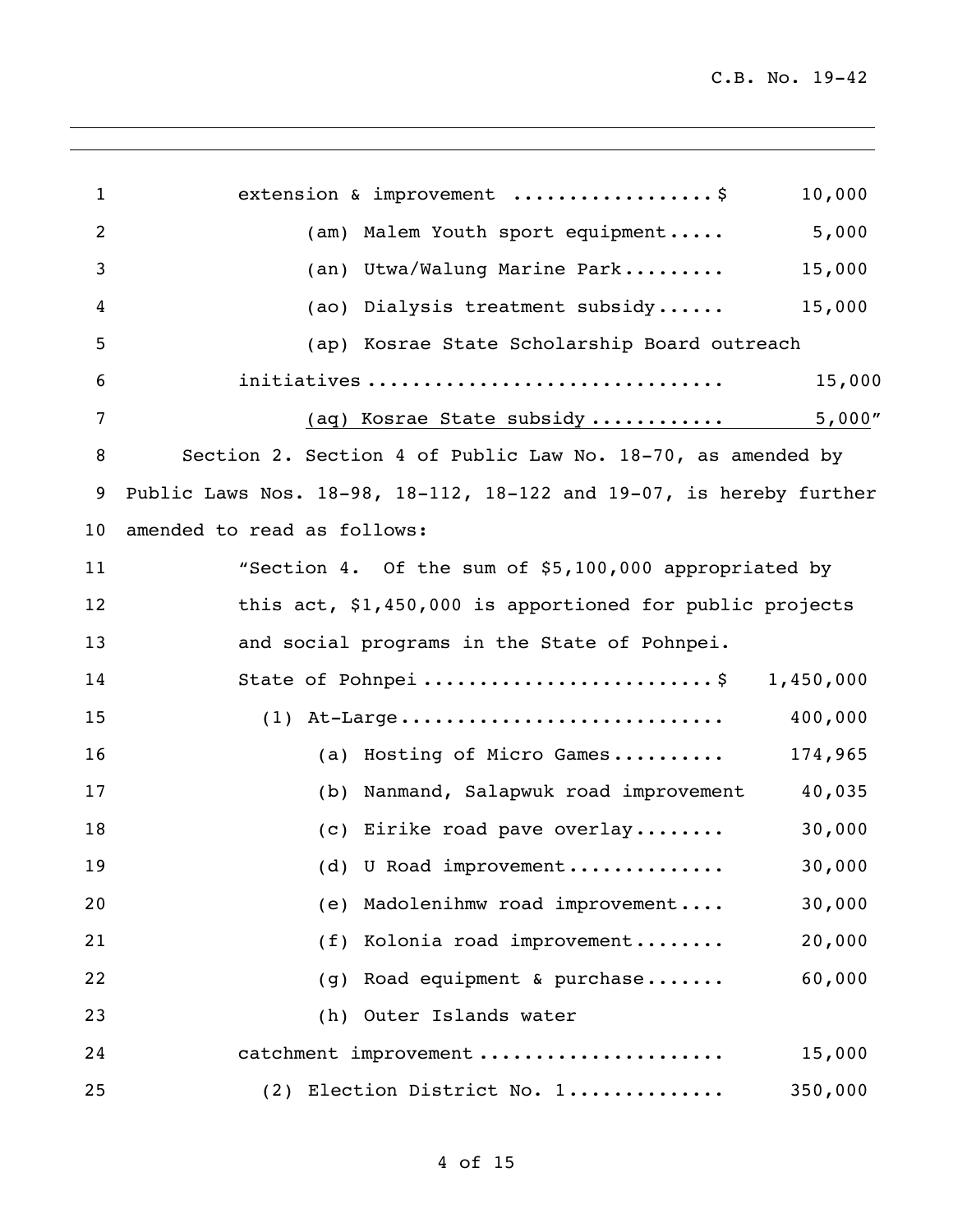| $\mathbf{1}$ | (a) Tomwara $loop$ \$                          | $-0-$   |
|--------------|------------------------------------------------|---------|
| 2            | (b) Vehicle purchase                           | $-0-$   |
| 3            | Kapinga bridge<br>(C)                          | 40,000  |
| 4            | (d) Nukuoro farming rehabilitation             | 20,000  |
| 5            | (e) Election District No. 1                    |         |
| 6            | subsidy                                        | $-0-$   |
| 7            | (f) Sapwuafik water system                     | $-0-$   |
| 8            | (g) Medical Debt Retirement                    | 10,000  |
| 9            | (h) Palikir Elementary School                  |         |
| 10           |                                                | $-0-$   |
| 11           | (i) St. Paul Elementary School                 |         |
| 12           | subsidy                                        | 5,000   |
| 13           | (j) $TC&I/ED#1$ unpaid bills                   | 2,000   |
| 14           | (k) Nanmadap road improvement                  | 20,000  |
| 15           | $(1)$ Pohras Bridge - Sokehs                   | 40,000  |
| 16           | (m) Nukuoro office phone debt and              |         |
| 17           | reconnection fee                               | 4,000   |
| 18           | (n) PUC Water/Power Sokehs Pah Project 209,000 |         |
| 19           | $(3)$ Election District No. 2                  | 350,000 |
| 20           | (a) Nintok (Rehntu) road                       |         |
| 21           | relocation                                     | 40,000  |
| 22           | (b) Nanmwoat (Epwitek) road upgrade.           | 5,000   |
| 23           | (c) Salapwuk School road paving                | 50,000  |
| 24           | (d) Areu Pah road paving                       | 25,000  |
| 25           | (e) Nan Rohi (Pehleng) road upgrade.           | 5,000   |
|              |                                                |         |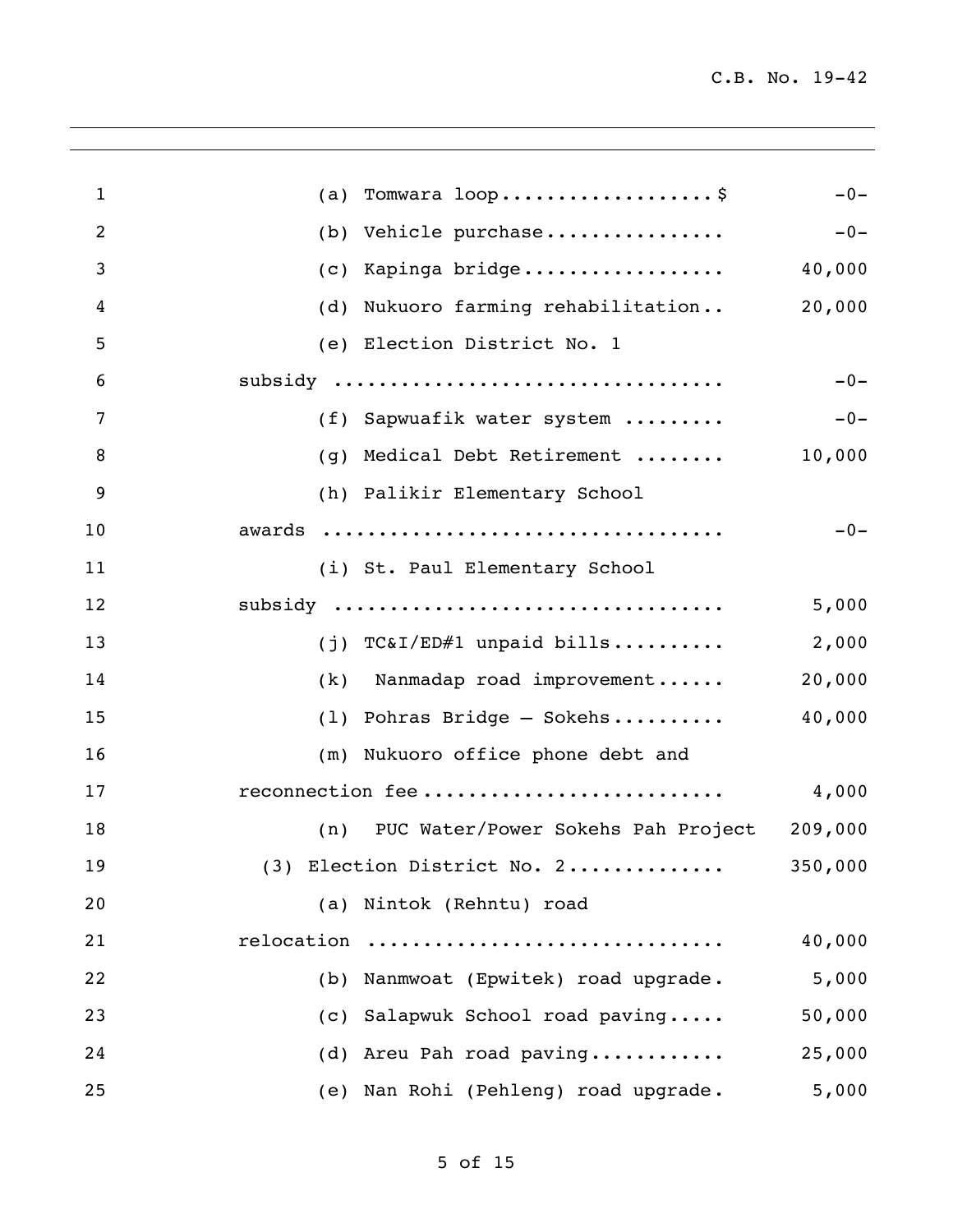| 1  |     | (f) Koapinmwoamwi road paving\$     | 25,000  |
|----|-----|-------------------------------------|---------|
| 2  | (g) | Nan Madol access road upgrade       | 10,000  |
| 3  | (h) | Pahnsapw (Section 4) road upgrade   | 10,000  |
| 4  | (i) | Women activities/programs           | 7,500   |
| 5  | (j) | Youth activities/programs           | 7,500   |
| 6  | (k) | Agriculture Fair                    | 10,000  |
| 7  |     | (1) Purchase of coral materials     | 7,500   |
| 8  |     | (m) Paies bridge (Kitti)            | 10,000  |
| 9  | (n) | Woau Kutoar road                    | 10,000  |
| 10 | (0) | Soakoaroan (Pehleng) road upgrade   | 10,000  |
| 11 | (p) | Lohd road paving                    | 20,000  |
| 12 | (q) | Soamwoai (Section 1) water system   | 10,000  |
| 13 | (r) | Dioan (Kitti) water system          | 5,000   |
| 14 |     | $(s)$ Purchase of pvc pipes         | 10,000  |
| 15 |     | (t) Water well drilling             | 10,000  |
| 16 | (u) | Mwudokalap power line               | 10,000  |
| 17 |     | (v) Alekot power supplement         | 7,500   |
| 18 |     | (w) Nan Pwoaren Ais (Madolenihmw)   |         |
| 19 |     | road upgrade                        | 10,000  |
| 20 |     | (x) Students' financial assistance. | 10,000  |
| 21 |     | (y) Administrative support          |         |
| 22 |     | services $(ED#2)$                   | 10,000  |
| 23 |     | (z) Outreach and advocacy program   | 15,000  |
| 24 |     | (4) Election District No. 3         | 350,000 |
| 25 |     | (a) Youth Sports Facilities         |         |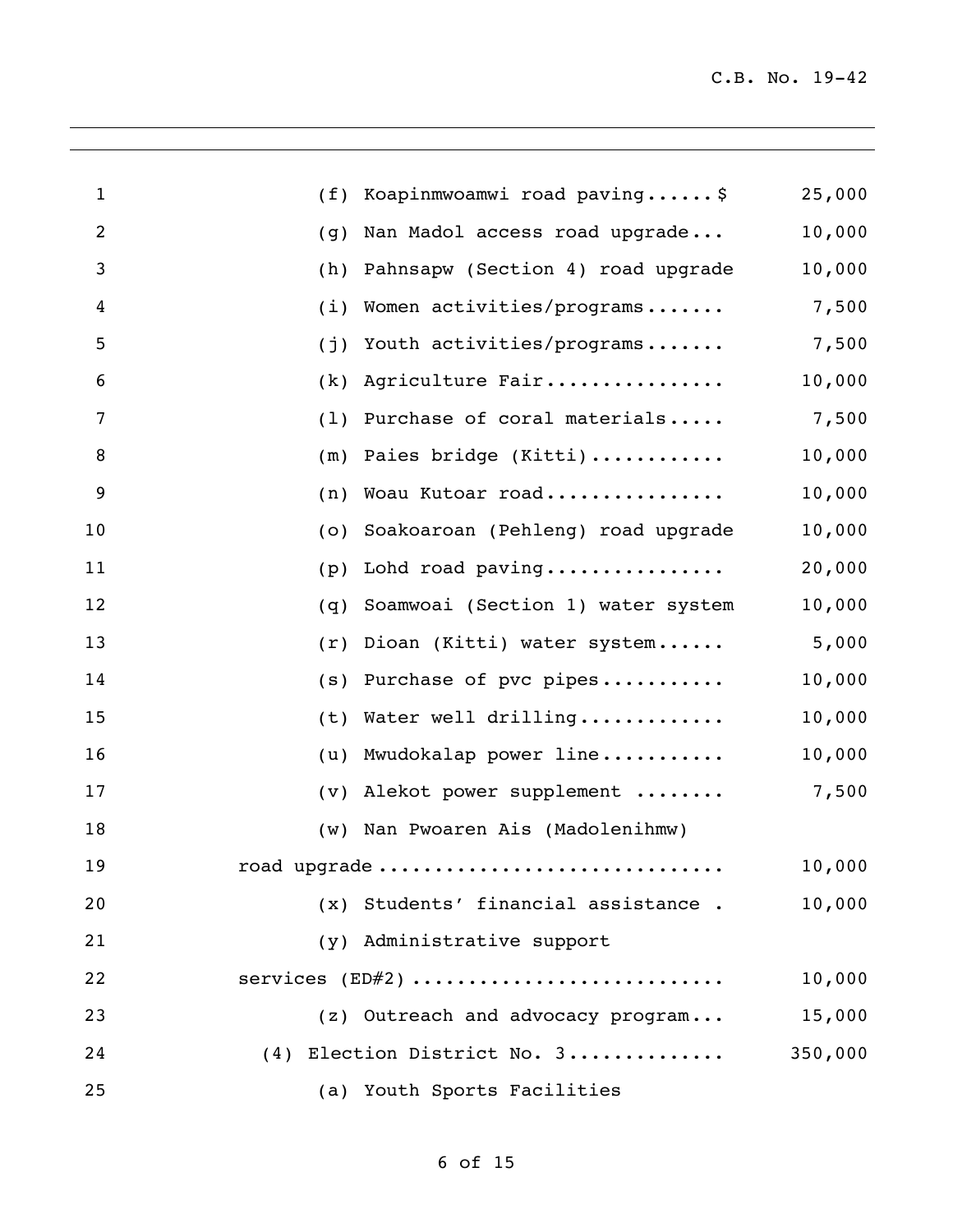| $\mathbf{1}$   | renovation, sports Activities &                             |          |
|----------------|-------------------------------------------------------------|----------|
| $\overline{2}$ | equipment/supplies \$                                       | 30,000   |
| 3              | (b) School supplies                                         | 30,000   |
| 4              | (c) Students support fund                                   | 10,000   |
| 5              | (d) Medical referral support                                | 15,000   |
| 6              | (e) Senior citizen support                                  | 5,000    |
| $\overline{7}$ | (f) Mwoakilloa Municipal                                    |          |
| 8              | Government subsidy                                          | 15,000   |
| $\overline{9}$ | (g) ED#3 Community water projects                           | 25,000   |
| 10             | (h) Renewal energy/solar equipment                          |          |
| 11             | supplies from Remote communities                            | 20,000   |
| 12             | (i) ED#3 office subsidy                                     | 30,000   |
| 13             | (j) ED#3 road pavement                                      | 55,000   |
| 14             | (k) Parem school office                                     | 20,000   |
| 15             | (1) Pingelap Municipal                                      |          |
| 16             | Government subsidy                                          | 15,000   |
| 17             | (m) Nett Municipal Government subsidy                       | 15,000   |
| 18             | (n) U Municipal Government subsidy,                         |          |
| 19             | PROVIDED THAT, 55% of the funding is for                    |          |
| 20             | Executive branch, 30% for the Council and 15%               |          |
| 21             | for the Judiciary                                           | 15,000   |
| 22             | (o) Road maintenance & beautification                       | 50,000'' |
| 23             | Section 3. Section 5 of Public Law No. 18-70, as amended by |          |
| 24             | Public Laws Nos. 18-98, 18-112, 18-122 and 19-07, is hereby |          |
| 25             | further amended to read as follows:                         |          |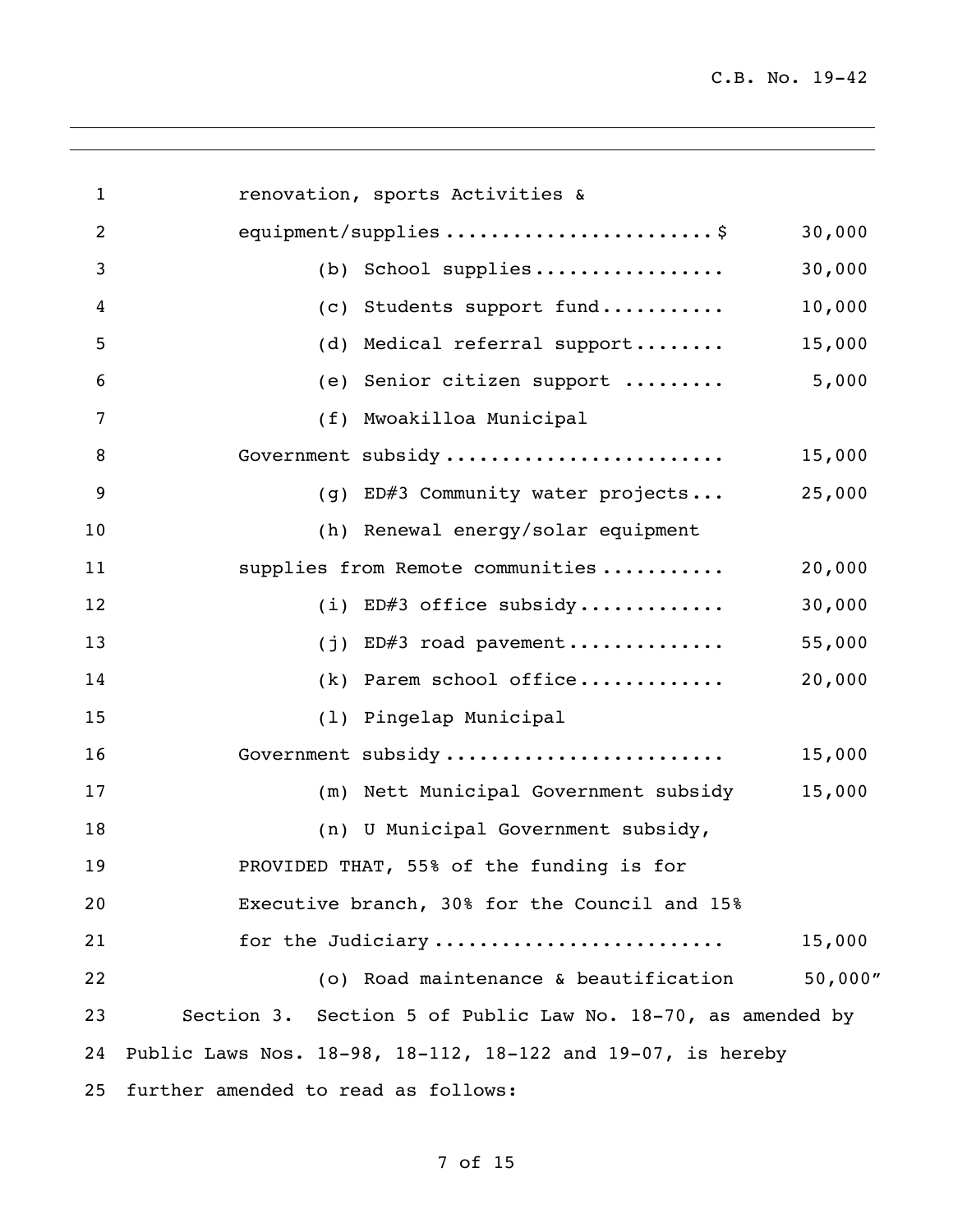| $\mathbf{1}$   | "Section 5. Of the sum of \$5,100,000 appropriated by    |
|----------------|----------------------------------------------------------|
| $\overline{2}$ | this act, \$2,150,000 is apportioned for public projects |
| 3              | and social programs in the State of Chuuk.               |
| 4              | State of Chuuk \$ 2,150,000                              |
| 5              | 400,000<br>$(1)$ At-Large                                |
| 6              | (a) Community infrastructure &                           |
| $\overline{7}$ | housing renovation<br>60,000                             |
| 8              | (b) Contributions to State, Municipal                    |
| 9              | and community activities/events/programs<br>50,000       |
| 10             | 10,000<br>(c) Tonoas Goodwill Games 2014                 |
| 11             | (d) Municipal offices construction/                      |
| 12             | renovation<br>30,000                                     |
| 13             | (e) Women home economic projects<br>20,000               |
| 14             | 30,000<br>$(f)$ POL/Freight/Charters                     |
| 15             | (g) Allottee's administrative                            |
| 16             | support services<br>25,000                               |
| 17             | (h) Fishing projects<br>45,000                           |
| 18             | (i) Leadership/patients/students                         |
| 19             | 38,000<br>travel & COAP                                  |
| 20             | (j) Youth activities/programs/                           |
| 21             | equipment<br>15,000                                      |
| 22             | Students'financial assistance<br>15,000<br>(k)           |
| 23             | Mortlock Goodwill Games 2014<br>5,000<br>(1)             |
| 24             | 7,000<br>2014 Weno Goodwill Games obligations<br>(m)     |
| 25             | 40,000<br>(n) Land transportation                        |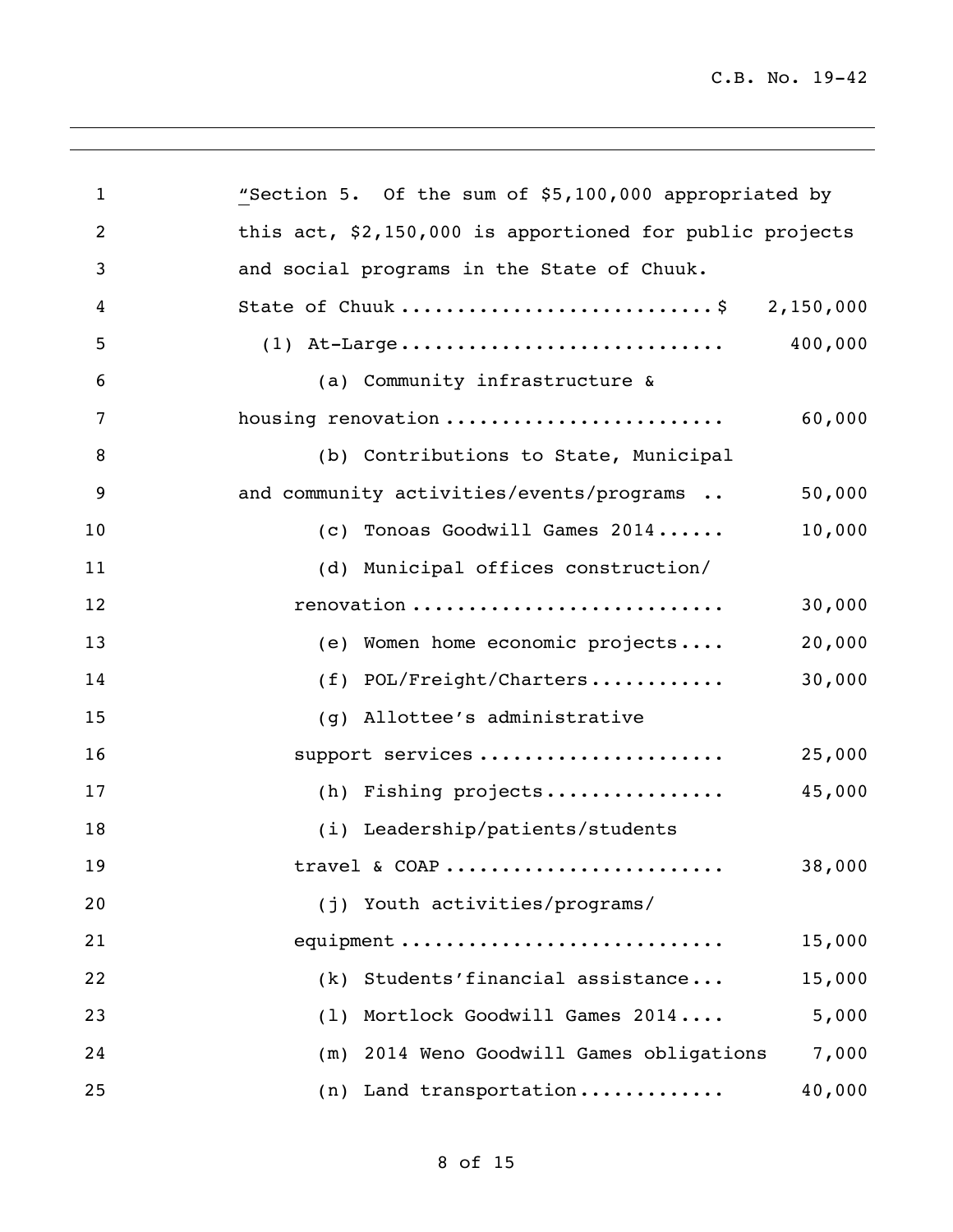| $\mathbf{1}$ | (o) Weno Municipal official travel.\$ | 10,000  |
|--------------|---------------------------------------|---------|
| 2            | (2) Election District No. 1           | 350,000 |
| 3            | (a) Lien Pwikial, Lien Pwakii,        |         |
| 4            | Nomeisepi & Kilo I subsidy            | 40,000  |
| 5            | (b) Cooperative Associations,         |         |
| 6            | Non-governmental organizations        |         |
| 7            | contributions & subsidy               | 45,000  |
| 8            | (c) Mortlock leadership subsidy       | 25,000  |
| 9            | (d) Home, housing & multipurpose      |         |
| 10           | building improvement and renovation   | 100,000 |
| 11           | (e) Students financial assistance     | 20,000  |
| 12           | (f) Food security, relief and         |         |
| 13           | poverty alleviation project programs  | 50,000  |
| 14           | (g) Mortlocks Goodwill Games and      |         |
| 15           | Mortlocks substate center projects    | 25,000  |
| 16           |                                       | 25,000  |
| 17           | (i) Repatriation of remains/          |         |
| 18           | medical referral                      | 10,000  |
| 19           | (j) Mortlocks Mayors Association      | 10,000  |
| 20           | Election District No. 2<br>(3)        | 350,000 |
| 21           | (a) Housing & Community Hall          |         |
| 22           | rehabilitation                        | 50,000  |
| 23           | Fishing projects<br>(b)               | 30,000  |
| 24           | Students' financial assistance<br>(C) | 20,000  |
| 25           | (d) Food Security                     | 30,000  |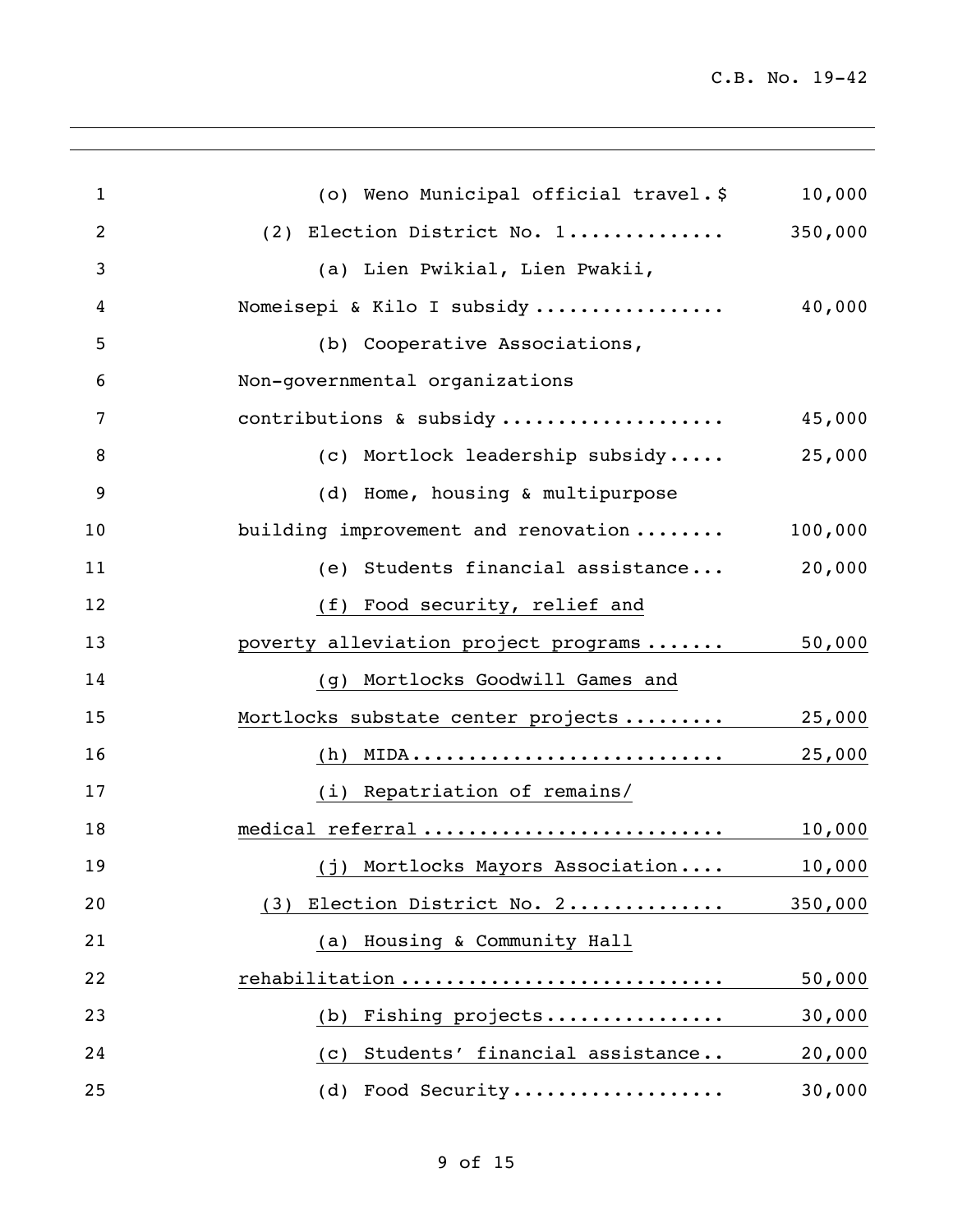| $\mathbf{1}$   | (e) Administrative cost/office rental     |         |
|----------------|-------------------------------------------|---------|
| $\overline{2}$ | for Election District No. 2\$             | 20,000  |
| 3              | (f) Office of the Governor subsidy        | 10,000  |
| 4              | Municipal subsidy<br>(q)                  | 34,000  |
| 5              | Public markets renovation<br>(h)          | $-0-$   |
| 6              | (i) Human repatriation                    | 10,000  |
| $\overline{7}$ | (j) Water system projects                 | 5,000   |
| 8              | (k) Road improvement/heavy                |         |
| 9              | equipment purchase                        | 70,000  |
| 10             | (1) Land transportation need              | 30,000  |
| 11             | (m) Weno election subsidy                 | 7,000   |
| 12             | Chuuk Women Council<br>(n)                | 5,000   |
| 13             | (o) Leadership/patients/students          |         |
| 14             | travel need                               | 19,000  |
| 15             | (p) Youth activities/program              | 10,000  |
| 16             | (4) Election District No. 3               | 350,000 |
| 17             | (a) Food Security, relief and poverty     |         |
| 18             | alleviation program                       | 50,000  |
| 19             | (b) Fishing Project                       | 100,000 |
| 20             | (c) Municipal subsidy                     | 50,000  |
| 21             | (d) Leadership travel (Traditional,       |         |
| 22             | Local and State and National Governments) | 30,000  |
| 23             | (e) Human repatriation                    | 10,000  |
| 24             | (f) Alternative energy and/or             |         |
| 25             | solar project                             | 10,000  |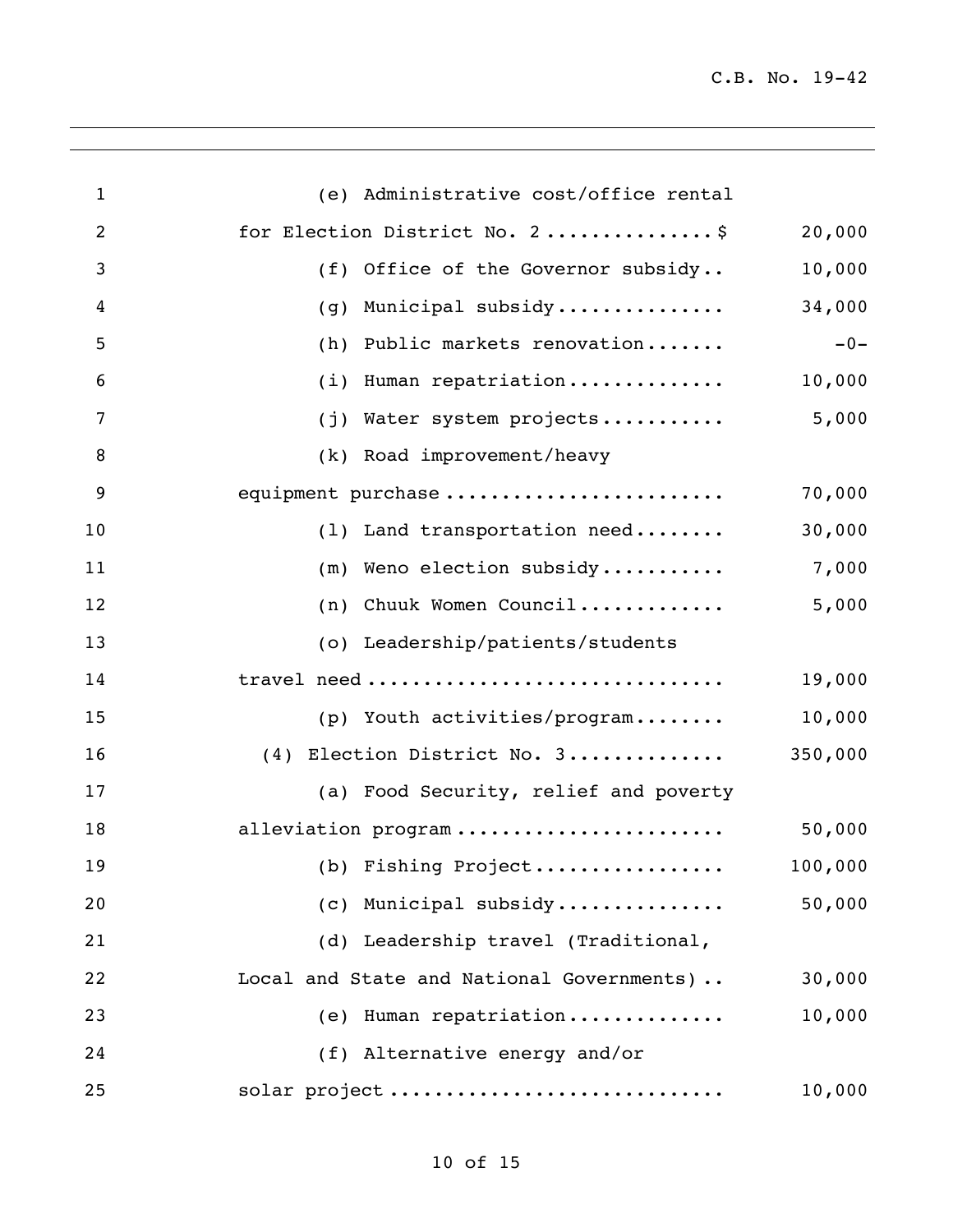| $\mathbf{1}$   | (g) Individual housing repair/              |         |
|----------------|---------------------------------------------|---------|
| $\overline{2}$ | improvement after the aftermath of T yphoon |         |
| 3              | Maysak                                      | 50,000  |
| 4              | (h) Purchase of vehicle for Election        |         |
| 5              | District No. 3                              | 20,000  |
| 6              | (i) Constituents outreach and               |         |
| 7              | advocacy program                            | 20,000  |
| 8              | (j) Administrative support service          |         |
| 9              | for SNDA                                    | 10,000  |
| 10             | (5) Election District No. 4                 | 350,000 |
| 11             | (a) Fishing Project subsidy                 | 60,000  |
| 12             | (b) Low Income Housing subsidy              | 40,000  |
| 13             | (c) Humanitarian assistance subsidy.        | 50,000  |
| 14             | (d) Youth activities and programs subsidy   | 30,000  |
| 15             | (e) Medical referral and repatriation       |         |
| 16             | of human remains subsidy                    | 20,000  |
| 17             | (f) Administrative cost for Faichuk         |         |
| 18             | Development Authority                       | 20,000  |
| 19             | (g) Fishing markets subsidy                 | 10,000  |
| 20             | (h) Sewing Project subsidy                  | 20,000  |
| 21             | (i) Municipal governments subsidy           | 80,000  |
| 22             | (j) Students financial assistance           | 20,000  |
| 23             | Election District No. 5<br>(6)              | 350,000 |
| 24             | (a) Fishing equipment                       |         |
| 25             | and/or supplies                             | 171,000 |
|                |                                             |         |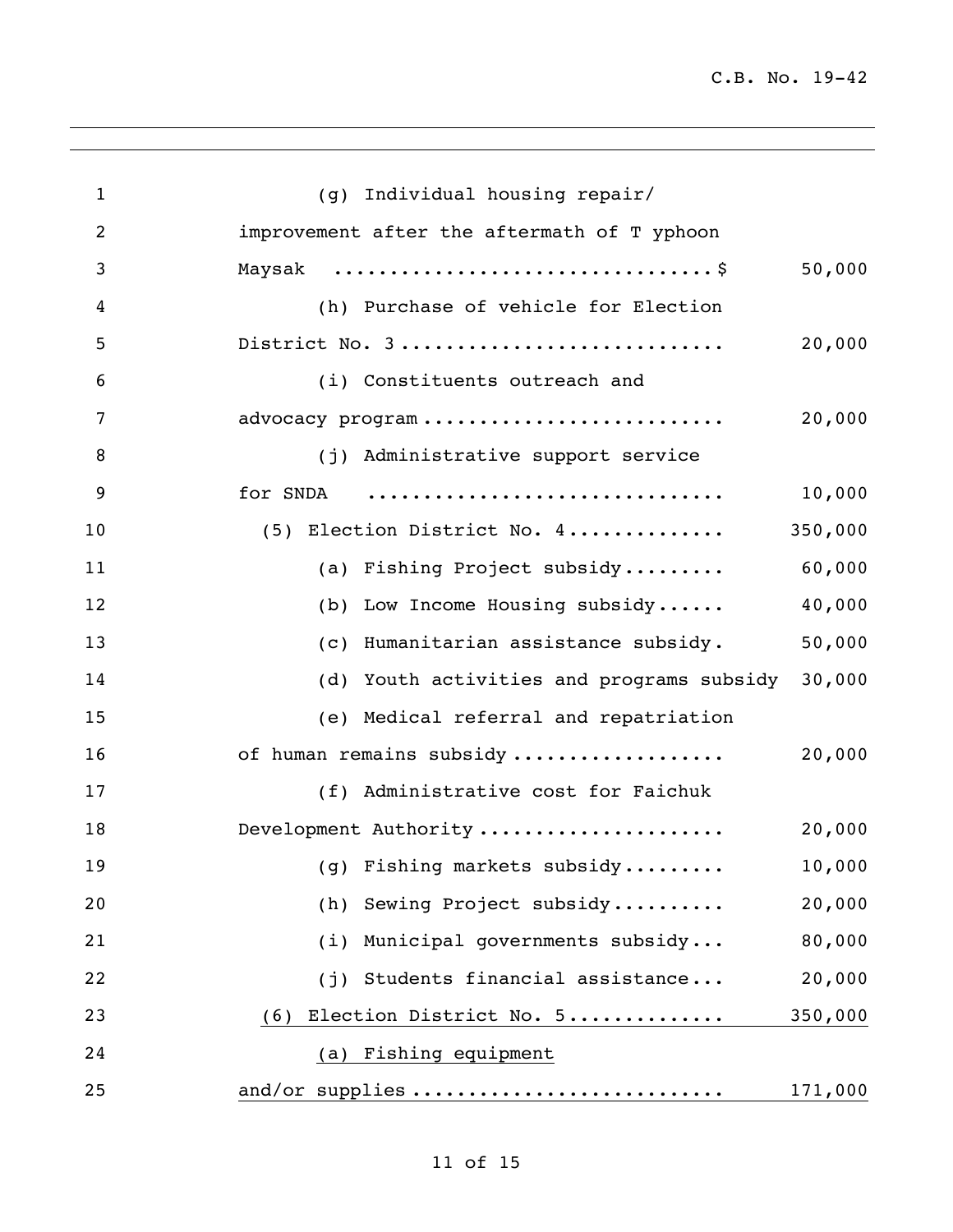| $\mathbf{1}$ | (b) Low income housing renovation,                     |        |
|--------------|--------------------------------------------------------|--------|
| 2            | water well project and purchase of water               |        |
| 3            | well pumps \$                                          | 40,000 |
| 4            | [Houk] Northwest Social and Development<br>(C)         |        |
| 5            | activities/ operation/projects                         | 10,000 |
| 6            | (d) Post Secondary financial grants                    |        |
| 7            | for school year 2015, PROVIDED THAT, students          |        |
| 8            | GPA is not less than 2.5                               | 20,000 |
| 9            | (e) Contractual services for Hall                      |        |
| 10           | Islands Junior High School (one cook and four          |        |
| 11           | housemothers/fathers)                                  |        |
| 12           | Northwest schools                                      | 15,000 |
| 13           | Polowat youth activities<br>(f)                        | 5,000  |
| 14           | Houk youth activities<br>(q)                           | 5,000  |
| 15           | Tamatam Women Store<br>(h)                             | 5,000  |
| 16           | (i) Prior obligation for boat charters                 |        |
| 17           | travel needs for support staff                         | 13,000 |
| 18           | (j) Seedling projects                                  |        |
| 19           | for farmers                                            | 5,000  |
| 20           | Water tanks<br>(k)                                     | 20,000 |
| 21           | Northwest Islands leadership conference<br>(1)         |        |
| 22           | Development Authority operation, database and internet |        |
| 23           | setup                                                  | 10,000 |
| 24           | Contractual services<br>(m)                            | 3,000  |
| 25           | Northwest Island Development<br>(n)                    |        |
|              |                                                        |        |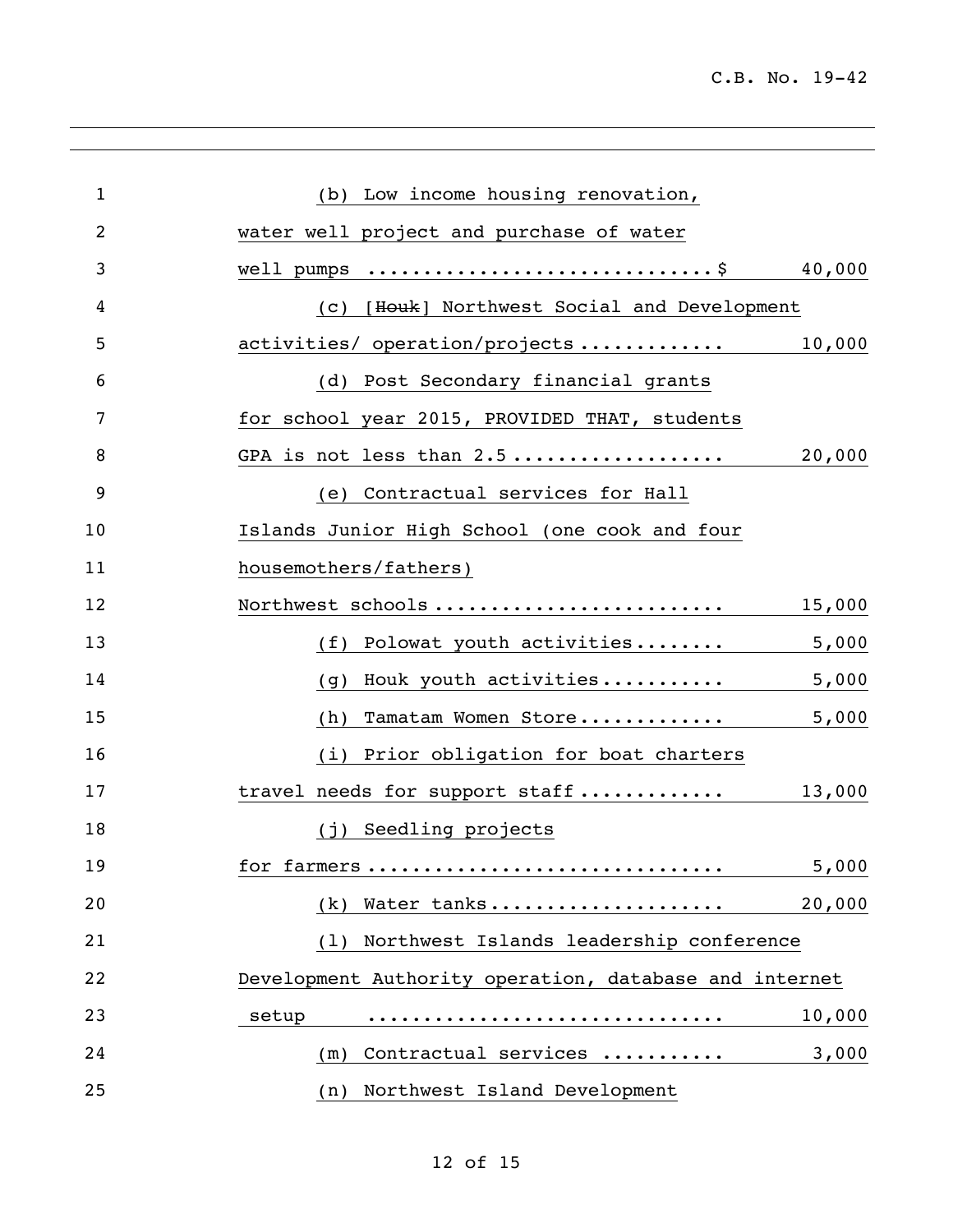| 1  | Authority, boat operation and their related                 |
|----|-------------------------------------------------------------|
| 2  | 28,000"<br>expenses                                         |
| 3  | Section 4. Section 6 of Public Law No. 18-70, as amended by |
| 4  | Public Laws Nos. 18-98, 18-112, 18-122 and 19-07, is hereby |
| 5  | further amended to read as follows:                         |
| 6  | "Section 6. Allotment and management of funds and lapse     |
| 7  | date. All funds appropriated by this act shall be           |
| 8  | allotted, managed, administered and accounted for in        |
| 9  | accordance with applicable laws, including, but not         |
| 10 | limited to, the Financial Management Act of 1979. The       |
| 11 | allottee shall be responsible for ensuring that these       |
| 12 | funds, or so much thereof as may be necessary, are used     |
| 13 | solely for the purpose specified in this act, and that      |
| 14 | no obligations are incurred in excess of the sum            |
| 15 | appropriated. The allottee of the funds appropriated        |
| 16 | under section 2 of this act shall be the Governor of Yap    |
| 17 | State EXCEPT THAT the funds appropriated under              |
| 18 | subsection 2(i) shall be the President of COM-FSM.<br>The   |
| 19 | allottee of funds appropriated under sections 3 and 4 of    |
| 20 | this act shall be the President of the Federated States     |
| 21 | of Micronesia or his designee EXCEPT THAT the funds         |
| 22 | appropriated under subsections a, b, c, d, e, f, g, h,      |
| 23 | i, j, k, l, m, n, o, s, t, u, v, w, x [and], ag, ah         |
| 24 | [and], aj, ap and aq of section 3 this act shall be the     |
| 25 | Mayor of Lelu Town Government or his designee; [the         |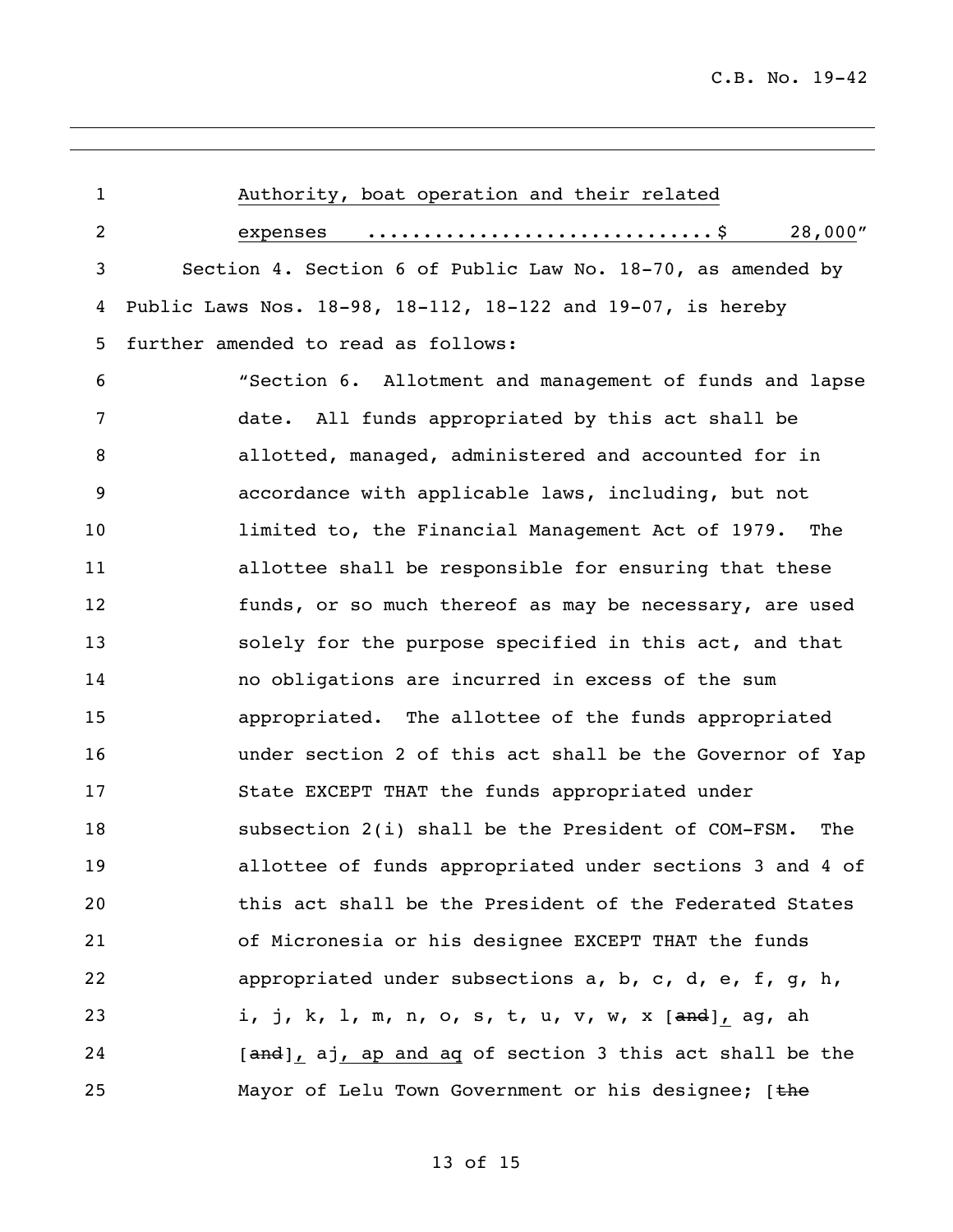| $\mathbf{1}$   | funds appropriate under subsection $4(2)$ (k) shall be the            |
|----------------|-----------------------------------------------------------------------|
| $\overline{c}$ | Mayor of Kolonia Town Government]; [the funds                         |
| 3              | appropriated under subsection $4(2)(1)$ shall be the Chief            |
| 4              | Magistrate of Sokehs Municipal Government; 1 the funds                |
| 5              | appropriated under subsection $4(2)(m)$ shall be the Mayor            |
| 6              | of Nukuoro Municipal Government; the funds appropriated               |
| 7              | under subsections $a, b, c, d, e, f$ and g of section                 |
| 8              | 4(1), [subsection $4(2)$ (1)], subsections 4(3)(b), (c),              |
| 9              | (d), (f) and (p) of this act shall the Pohnpei                        |
| 10             | Transportation Authority, and the funds appropriated                  |
| 11             | under subsection $4(3)(t)$ shall be the Luhkenmoanlap of              |
| 12             | Kitti. [The allottee of funds appropriated under                      |
| 13             | subsection 4(1)(h) shall be the President of the                      |
| 14             | Federated States of Micronesia of his designee.<br>The                |
| 15             | allottee of funds appropriate under subsection $4(2)(g)$              |
| 16             | of this act shall be the Administrator of the MiCare                  |
| 17             | program. The allottee of funds appropriated under                     |
| 18             | subsections $[5(1)$ and $5(3)$ ] $5(1)$ , $5(3)$ and $5(6)$ , of this |
| 19             | act shall be the Governor of Chuuk State or his                       |
| 20             | designee. The allottee of funds appropriated under                    |
| 21             | subsection 5(2) of this act shall be the Mortlock                     |
| 22             | Islands Development Authority. The allottee of funds                  |
| 23             | appropriated under subsection 5(4) of this act shall be               |
| 24             | the Southern Namoneas Development Authority.<br>The                   |
| 25             | allottee of funds appropriated under subsection 5(5) of               |

of 15